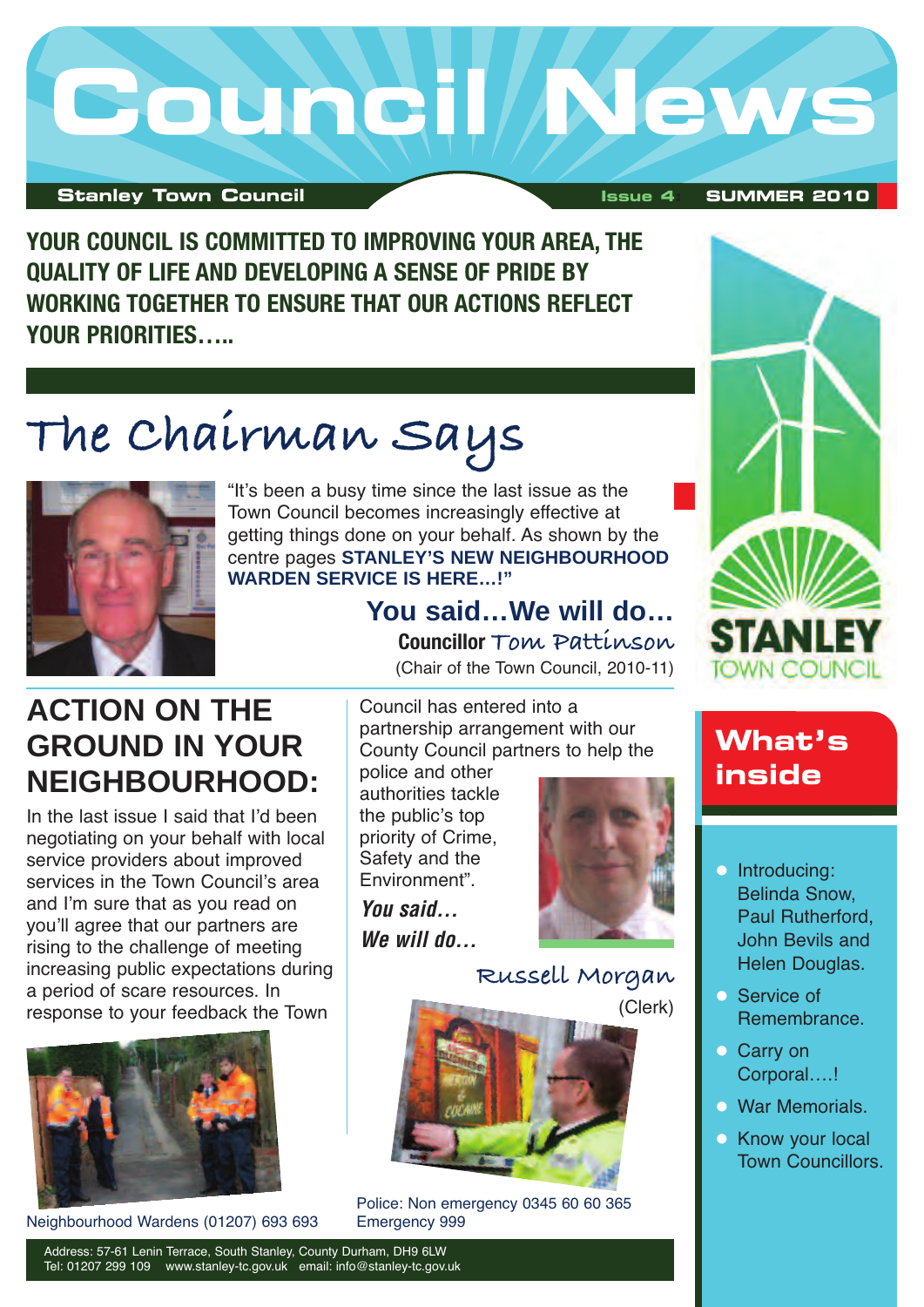### Stanley Town Council's Priorities: **LEISURE, HERITAGE AND THE ECONOMY, COUNCILLOR JACK PYE WELCOMES BOWLING'S 'HOME INTERNATIONALS' WHICH COME TO STANLEY IN 2011**

Councillor **JACK PYE** (Stanley Hall ward) was born and bred in Stanley and has spent all of his life living with his family in the area. Jack says "I grew up in East Stanley and attended schools in East Stanley and



Shield Row. As an adult I established and ran a successful Building Merchant business in the Stanley area for 28 years until retiring in 2002.

I've also been an active member of many local organisations which included holding the Presidency of the Rotary Club of Stanley and the Chair of the North East region of the Builders' Merchant Federation.

Now retired I have the time and enthusiasm to represent local people to the best of my ability and I became a Councillor to: contribute towards the redevelopment of the Town Centre; work for a safer community, and; ensure that the local community is properly consulted about decisions which affect their lives.

I'm pleased to be part of a team of elected Councillors with similar objectives and a shared commitment to achieving our ʻmission statement' (see front cover) and the goals set out in our ʻAction Plan' which is based on a series of public meetings held across the whole area where you told us what our priorities should be and I hope you'll see the fruits of our labour on your behalf in the near future".

Jack firmly believes that Stanley needs to put itself on the map as part of the regeneration process and is therefore delighted to represent the Town Council on a group of people and organisations responsible for bring a nationally significant event to the Stanley Indoor Bowls Arena.

Built in 1977 above the ASDA supermarket, the centre is recognized as one of the very best in Europe and was recently awarded the honour of hosting the prestigious **JOINT BRITISH ISLES MEN'S AND WOMEN'S CHAMPIONSHIPS** and **INTERNATIONAL SERIES** between the 11th and 19th of March 2011. For those old enough to remember the annual football ʻhome internationals, the bowling equivalent is similarly billed as *"the most explosive and competitive team competition in the sport!"*

As in any sporting confrontation that features matches between England, Scotland, Ireland and Wales the will to win is never an issue! No other competition attracts so many World, Commonwealth, British Isles and National Champions who are selected within each country's 24 member teams.

This event will **attract over 800 people per day** for the International Series events and your help, as ʻreal' people living and working in the many surrounding neighbourhoods, can assist with promoting the event through the community. The orgainisers also hope to run other events over the next year which will be televised and therefore put the Indoor Bowling Club, the Stanley Area and the North East Region in the national and international spotlight.

Darren Critchlow of the English Indoor Bowls Association added that "winning the Annual International Series is the most prized team achievement in indoor bowls and we hope that the people living in and around Stanley of all ages will be a part of it". Watch out for further announcements and in the meantime check out http://stanleyibc.co.uk/index.html or phone 01207 236941 for more information.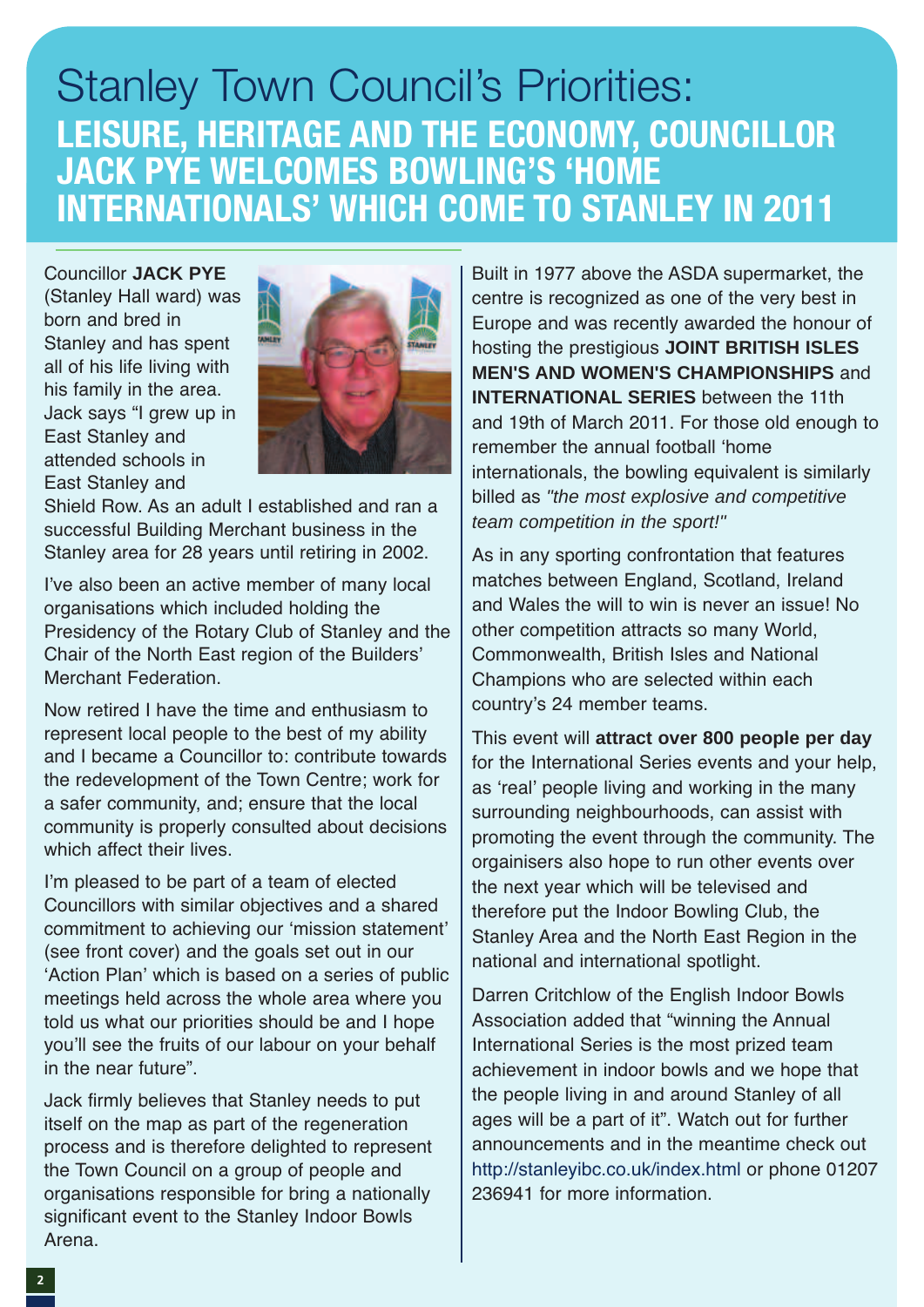

**EMPLOYMENT AND TRAINING: Families First** Team are friendly advisers who are here to help you, your partner or a family member find the right path into work. The team are based in the Town Council's Offices (at: 57-61 Lenin Terrace, South Stanley which some people may know as the former ʻGreen Corridor' building).

If you live in Stanley, we can help you find work. We can support people with their job search, help with job applications, offer support and coaching for interviews, and help with financial ʻin work' support.

You may have some concerns as you begin to think about returning to work after ill health, being a full time mum, you may have been made redundant or you may be considering retraining so why not **call us for a chat** over a cup of tea/coffee and meet one of the team!

We are available on freephone **0808 178 1898** or **01207 693812** and can also be contacted at: **Housing Office, Front Street,** Stanley on Monday 10am to 12 noon and 2pm to 4pm; **Annfield Plain Library** on Tuesday 1.30pm to 3.00pm; **Stanley Primary Care Centre** on a Thursday 10am to 12 noon and Friday 1.30pm to 3.30pm, and; The **Bridge Enterprise Centre** on Thursday 1.30pm to 3.30pm.

**INFORMATION, SERVICES AND THE ECONOMY: Prince Bishops Credit Union** is a **Community Bank** which encourages people to save and help manage their money allowing them access to affordable loans, instead of dealing with the typical doorstep lender.

Research shows if a typical low-income household borrowed from a credit union instead of a loan shark £500 could have been saved in debt repayments. Christmas 2009 was the worst in a generation, as more residents had been targeted

by loan sharks and many will still be in debt in the run-up to Christmas this year.

It doesn't have to be like that, why not **Budget to Save** in Prince Bishops Credit Union each week/month and set goals for the year such as Christmas, holidays or unforeseen expenses etc.

The Credit Union is regulated by the Financial Services Authority FSA) and savings are protected by The Financial Services Compensation Scheme. Members receive **free Life Insurance** meaning in the event of their death beneficaries will receive double their savings (up to 64years) or their savings +25% (65-79years). All outstanding loan balances are covered by the insurance.

Councillor Jean Carleton, an active supporter of



the Credit Union said "**anyone can join** and we encourage children from a very young age to do so to enable them to understand and manage their money so they don't fall into the hands of doorstep lenders, illegal loan sharks or anyone charging high rates of interest".

See how quickly your money will grow once you save with the Credit Union by contacting: Lesley Richardson, Manager, Prince Bishops Credit Union, 01207 593443; Debbie Benfold, 01207 59345, or; Lynn Reay, 01207 593445. Alternatively please call into our office between 9am and 4pm Monday to Friday at Glenroyd House Medomsley Road, Consett, DH8 5Hl.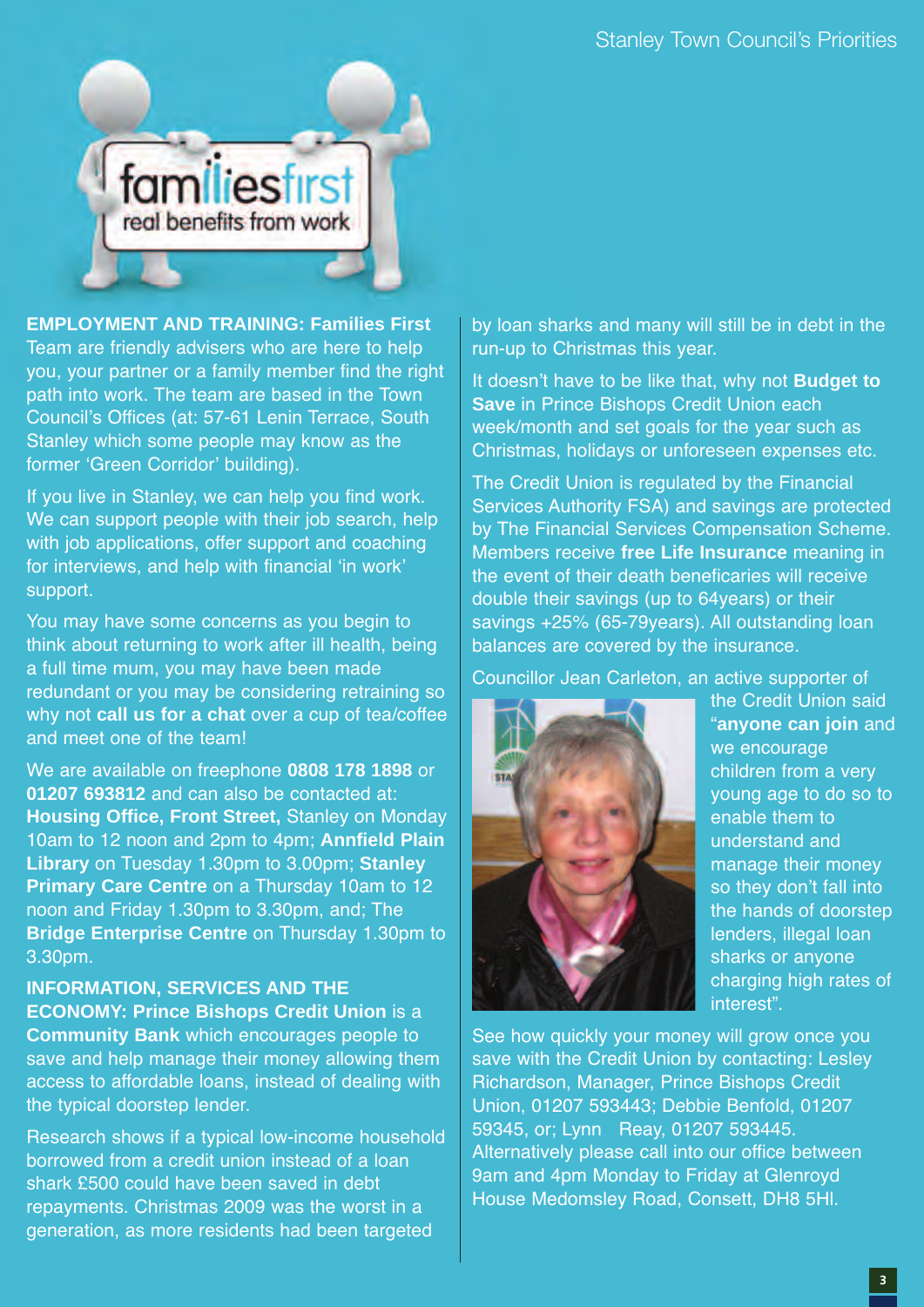## Stanley Town Council's Priorities: **CRIME, SAFETY AND THE ENVIRONMENT** INTRODUCING YOUR NEW **NEIGHBOURHOOD WARDEN SERVICE**

Hi, I'm **Peter Fearon (Neighbourhood Warden Team Leader)** for the team of Neighbourhood Wardens covering the whole area in and around Stanley. This new service is based on similar examples elsewhere in the county which



have been very successful and popular with local residents. Stanley Town Council has enhanced the service that the County Council is able to provide by funding an extra five front line officers which means that, along with myself, there are eight of us in total.

Whilst we will of course operate as a team, the fact that the Town Council has more than doubled the size of the service means that each warden will be responsible for patrolling a specific area based on the Town Council's electoral ʻwards', as follows:



**Geoff Knight** (Annfield Plain Warden)



**Andrea Hodgson** (Tanfield Warden)



**Jason Collins** (Catchgate Warden)



**Leigh James** (Havannah Warden)



**David Donnelly** (Craghead & South Stanley Warden)



**Chris Brown** (Stanley Hall Warden)



**Stuart Champion** (South Moor Warden)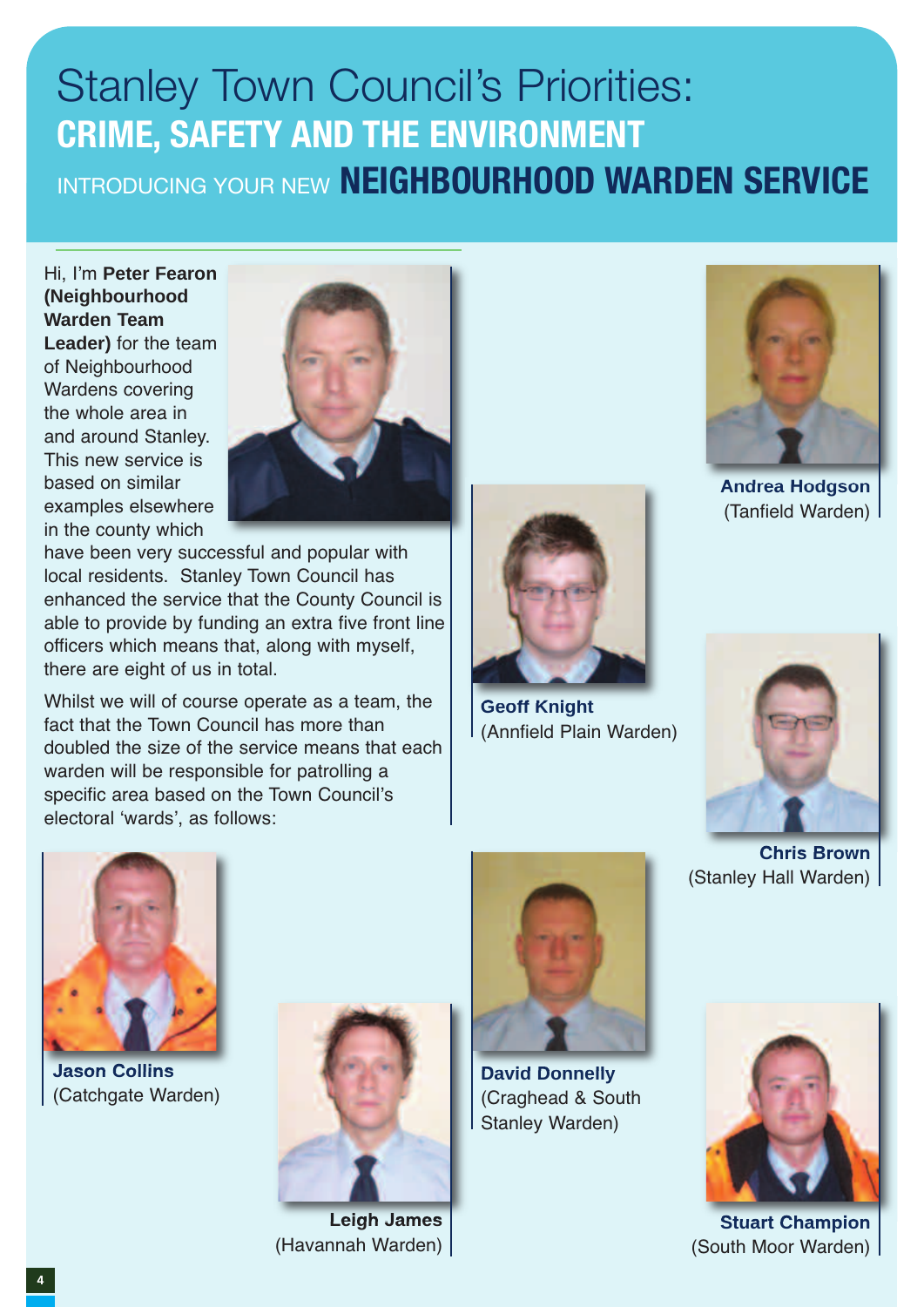Once the wardens have completed the training programme that is currently underway, their duties will include dealing with **dog fouling, littering, fly tipping, abandoned** and **untaxed vehicles, fly posting, untidy gardens** and **yards,** and low level **anti-social behaviour** including youth nuisance.

They will be able to issue **Fixed Penalty Notices** for the above offences and will also be able to **seize alcohol** and **tobacco** products from juveniles.

The wardens are **patrolling the area now** and **can be approached by anyone** who wishes to speak to them about problems in the area. The Wardens can also be contacted by phoning (01207) **693693**.

So far two wardens are trained and authorised to issue Fixed Penalty Notices (often known as ʻFPNs''). Two FPNs have already been issued in Stanley for failing to clear dog faeces, and; littering. Lots of other action has also started so that the service can ʻhit the ground running' as it were. A few examples include:

*Working with the Driver Vehicle Licencing Agency (DVLA) to arrange the removal of an untaxed vehicle from the Town Centre.*

*Placed hundreds of Dog Control Order signs reminding people to clean up after their dog and the possible cost of failing to do so.*



*Arranged for graffiti to be cleared from various locations.*



*Carried out numerous high visibility patrols to get to know the community and the key issues affecting each area.*

*Clearance of an untended footpath.*

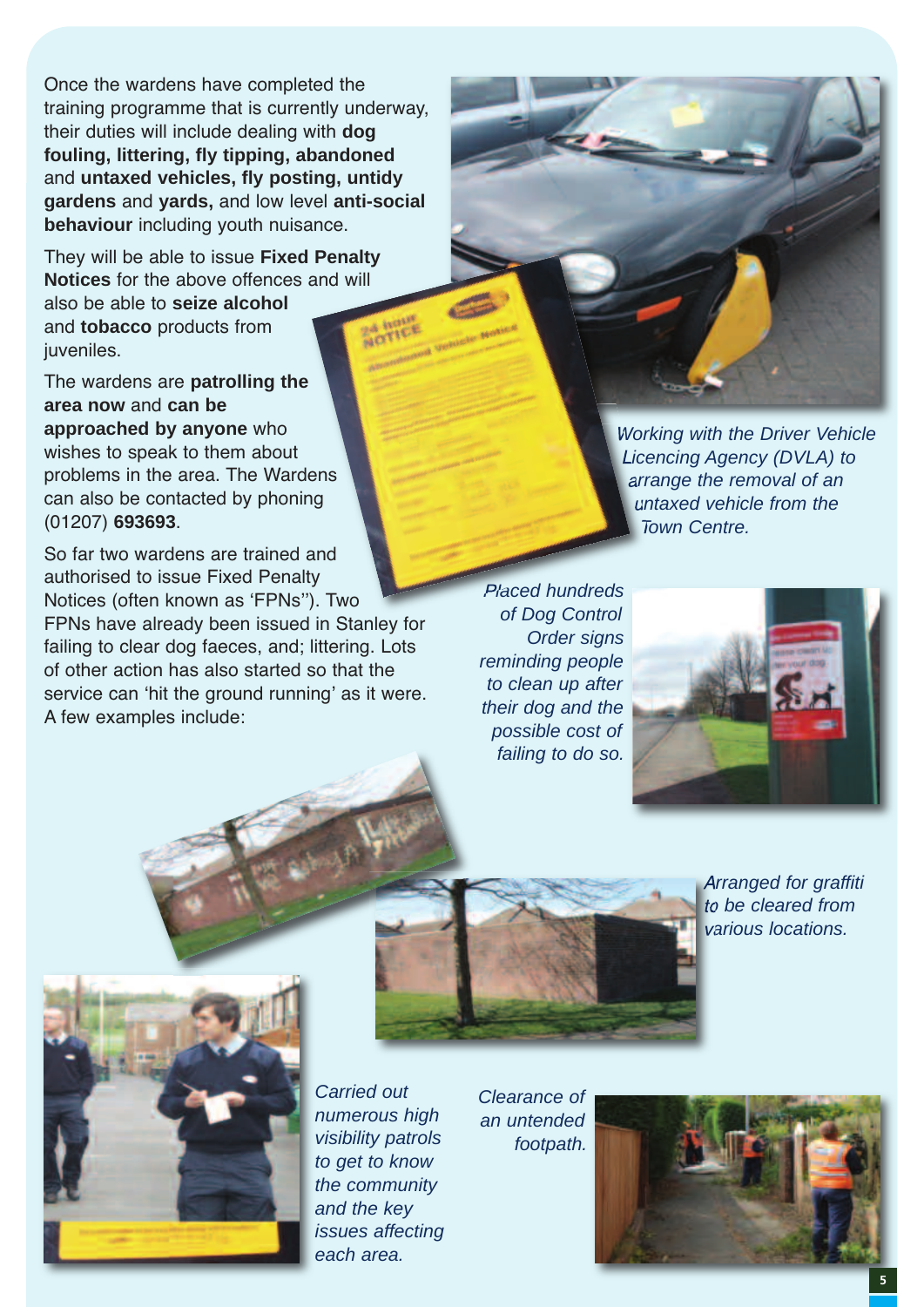### **INSPECTOR CATHRINE TALKS ABOUT ONE OF STANLEY TOWN COUNCIL'S TOP PRIORITIES:** CRIME, COMMUNITY SAFETY AND POLICING

"This has been a very successful year for Stanley in terms of crime reduction and detection. Overall we recorded 16% less crime than the previous year and our detection rate rose to 35% which is 5% higher than both the previous year and the Force target.

It is difficult to attribute this success to any one operation or event, but there have been some very successful and innovative ones this year. Operation Natron in South Moor last year, which aimed to decrease the incidence of crime and the fear of crime in that area after some high profile incidents involving firearms, was a multi agency operation involving the police, Derwentside Homes, Fire and Rescue, and Durham County Council to name but a few. By targeting prolific offenders, problematic tenants and persons committing anti-social behaviour and tacking environmental issues of concern, crime and reports of anti social behaviour dropped significantly and contribute hugely to the overall crime reduction.

Operation ʻ**WAYS**' (**W**e **A**sked, **Y**ou **S**aid) in Annfield Plain over the last few months sought to identify the issues of concern to the residents and





tackle them directly with our partners. Councillors Michelle Hodgson and Joan Nicholson were heavily involved in this operation from start to finish. Issues such as youth nuisance, litter, fly tipping, nuisance dogs, and environmental issues connected with some businesses have all been addressed as part of this operation which culminated in a public meeting on 10th March.

You may have read in the press about Operation NIMROD which took place in Stanley on 31st March 2010. This intelligence led operation targeted known drug dealers operating in Stanley and the early morning raids, witnessed by invited members of the public and several Town Councillors, netted 13 suspects all of whom have been



charged with drug dealing offences. Some are currently remanded in custody until their court appearance. **This operation started out as a little bit of information from the public, which was developed over months leading up to the day of action. Please continue to feed in your suspicions to us, we will always act on any information supplied.**

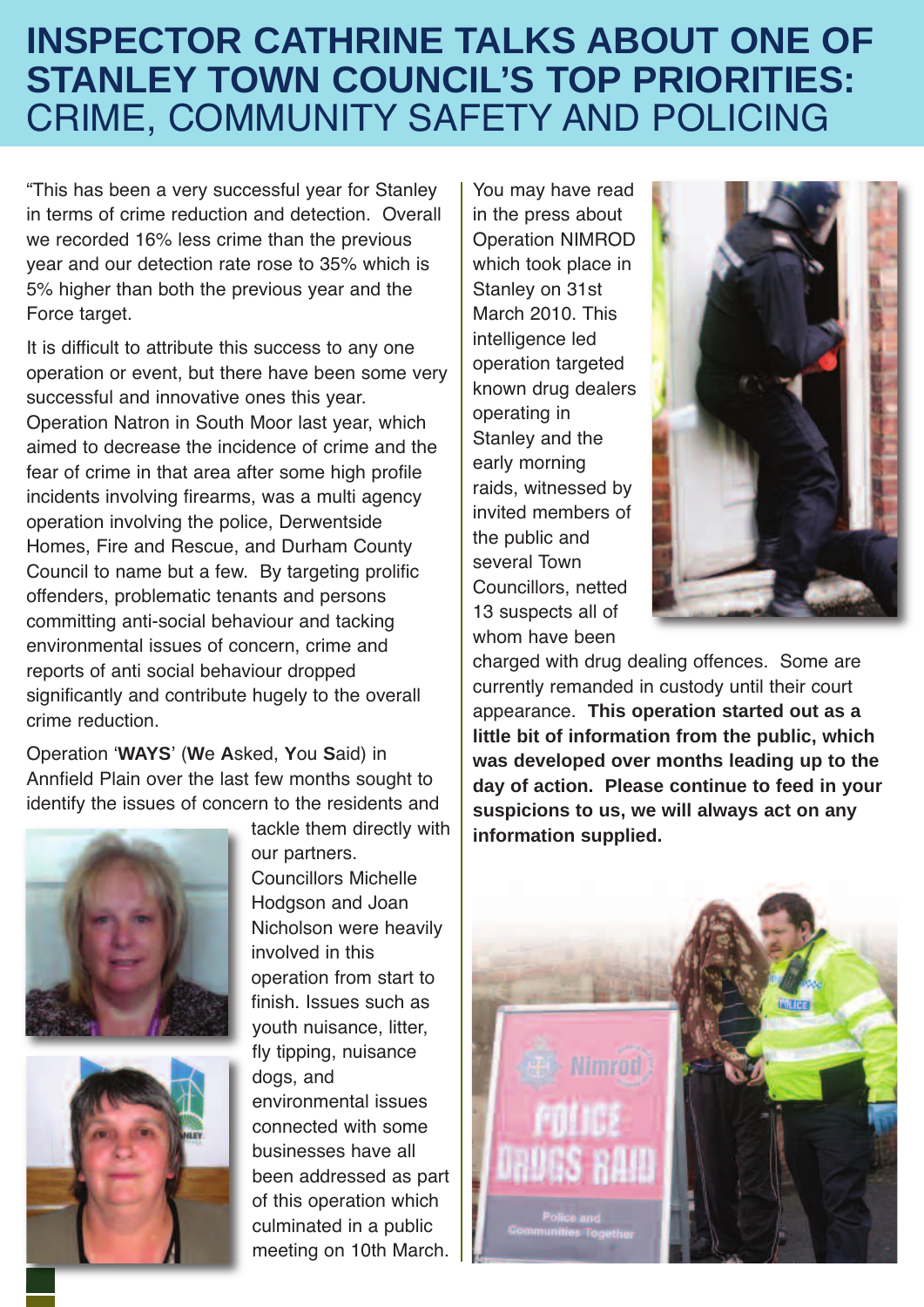#### You may have started to see police officers and community support officers on bicycles in the community. Most of the beat team have now been issued with cycling equipment and bicycles and are already enjoying the health benefits. I hope you agree that this is an excellent way to combine visibility, approachability and mobility.

Community Speedwatch is now in Stanley and has already been trialled in Burnopfield where it was very well received. This will be on the streets regularly over the next few months, particularly where a community has identified speeding as a priority at a local **PACT** (**P**olice **A**nd **C**ommunities **T**ogether) Meeting.

Full details of the PACT Meetings for the rest of the year and the current PACT priorities can be found on our website at www.durham.police.uk/stanley"

#### **Amanda Cathrine**

Neighbourhood Inspector



#### **Useful numbers**

- Alcoholics Anonymous: 0845 769 7555
- Be Enterprising: (Setting up a new business) 0800 030 4134
- Bereavement Support 01207 500 910
- Care and Repair: 01207 581 391
- Citizens' Advice Bureau: 01207 218845
- Connexions: 01207 502 795
- Crime Stoppers: 0800 555 111
- Derwentside Employment Team: Freephone 0808 178 1898; employmentteam@derwentside.gov.uk
- Derwentside Homes: Emergency 08458 505 600;
- Derwentside Volunteer Bureau: 01207 218 855
- Emergency National Gas Service: 0800 111 999 (if you smell gas)
- Food Co-op: 0794 454 4583
- GamCare (Gambling dependency): 0845 6000 133
- MacMillan Cancer Support: Freephone 0808 808 2020
- Neighbourhood Police: 0345 60 60 365
- Victim Support: 0207 735 9166; Victim Supportline: 0845 30 30 900

### STANI FY TOWN COUNCIL **MEETING DATES:**

Town Council meetings are open to the public.

Notice of meetings and the Agenda to be covered are published throughout the area including local libraries.

Regular monthly meetings of the full Council (known as ʻOrdinary' meetings) are held at **6.30pm** on the **second Tuesday** of the calendar month, (57-61 Lenin Tce).

Meetings of the Communications & Events Committee are held at 5.30pm on the third Tuesday of the month, (57-61 Lenin Tce).

Meetings of the:

- Crime & Community Safety;
- Planning, and;
- Finance & General Purposes

Committees are scheduled as and when the need arises.